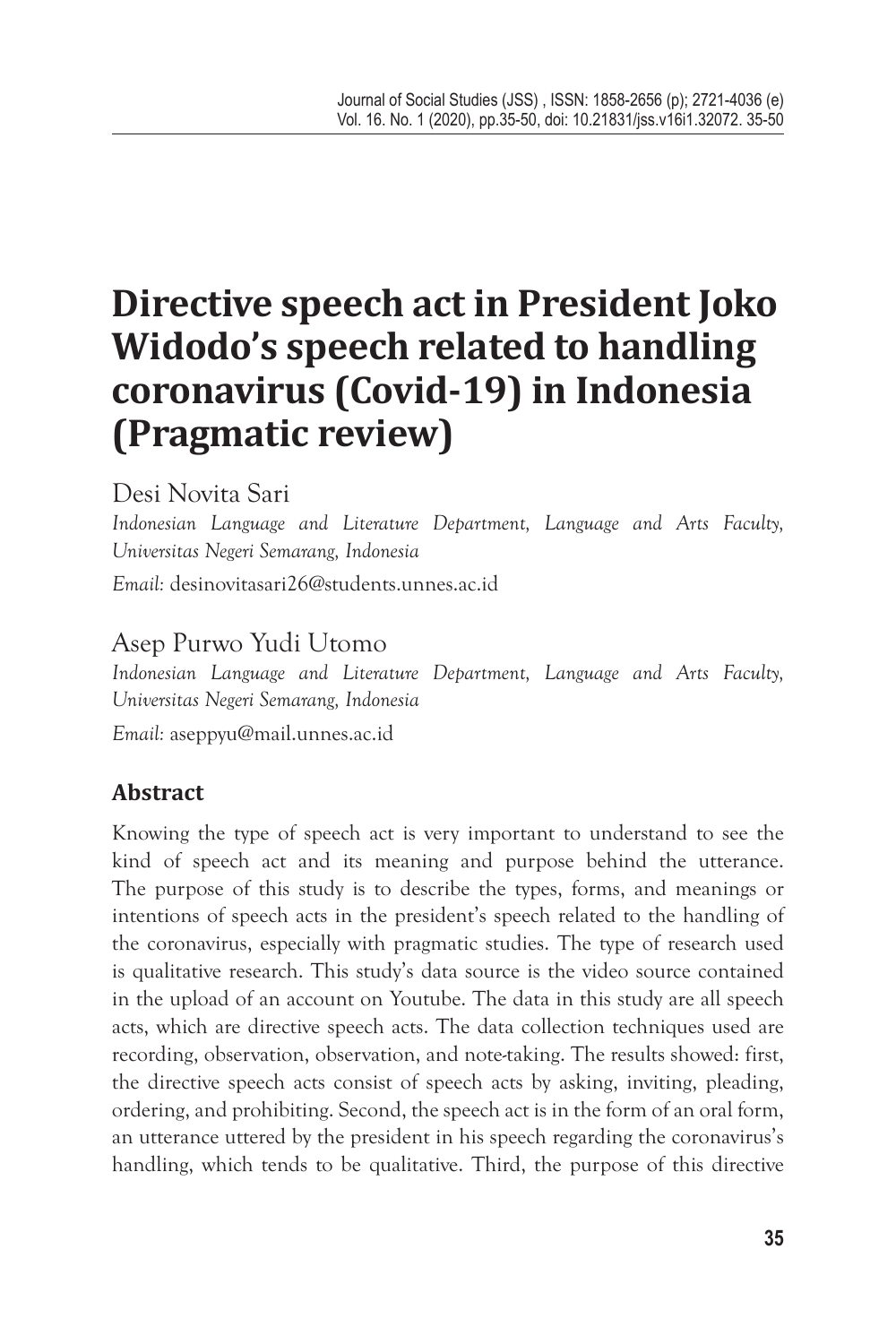speech act has several meanings, namely to influence, invite, something, tell or explain something, expect attention, forbid, praise, criticize, and as a form of channeling complaints.

**Keywords**: *Speech Act, Pragmatics, YouTube, Directive, Speech.*

## **Introduction**

Talking about the current President of Indonesia, there are many interesting things to discuss, especially in terms of pragmatics. According to Leech (1983: 1), pragmatics is the study of how language is used in communication.

This research focuses on the speech acts of a head of state, which will usually be packaged neatly, formally, and has its own goals and intentions. Especially, if he wants to convey a policy that will take into account everything, from the contents of his speech, the impact of the results, style of speech, gestures, selection of diction to be used, to speech acts are very detailed attention.

The speech act is a language activity carried out by the speaker to communicate the meaning and purpose of the speech to the interlocutor. The meaning and purpose of a speech can be understood by the interlocutor based on the context of the speech. Sudaryat (2009: 21) states that the context is the situation or setting in which communication occurs. Context can be considered as the cause and reason for a conversation or dialogue.

Speech act review is an important study in Pragmatics. This refers to Rustono's (1999: 33) presentation that "speech acts are central entities in pragmatics so that speech acts become the basis for the analysis of other pragmatic topics, such as presuppositions, implications of conversation, principles of cooperation, and principles of politeness."

The reason for the expression of speech acts is that in saying an expression, the speaker does not merely say something by saying the exorcism. In the expression of that expression, he also 'acts' on something (Purwo 1990: 19).

Speech act theory developed by experts such as Austin (1962: 151), Searle (1969: 23), and Leech (1993: 106) have placed the Directive speech act as one of the macro aspects of illocutionary acts. Illocutionary act (illocutionary act) is one of the divisions of speech acts including acts of locution and acts of perlocution.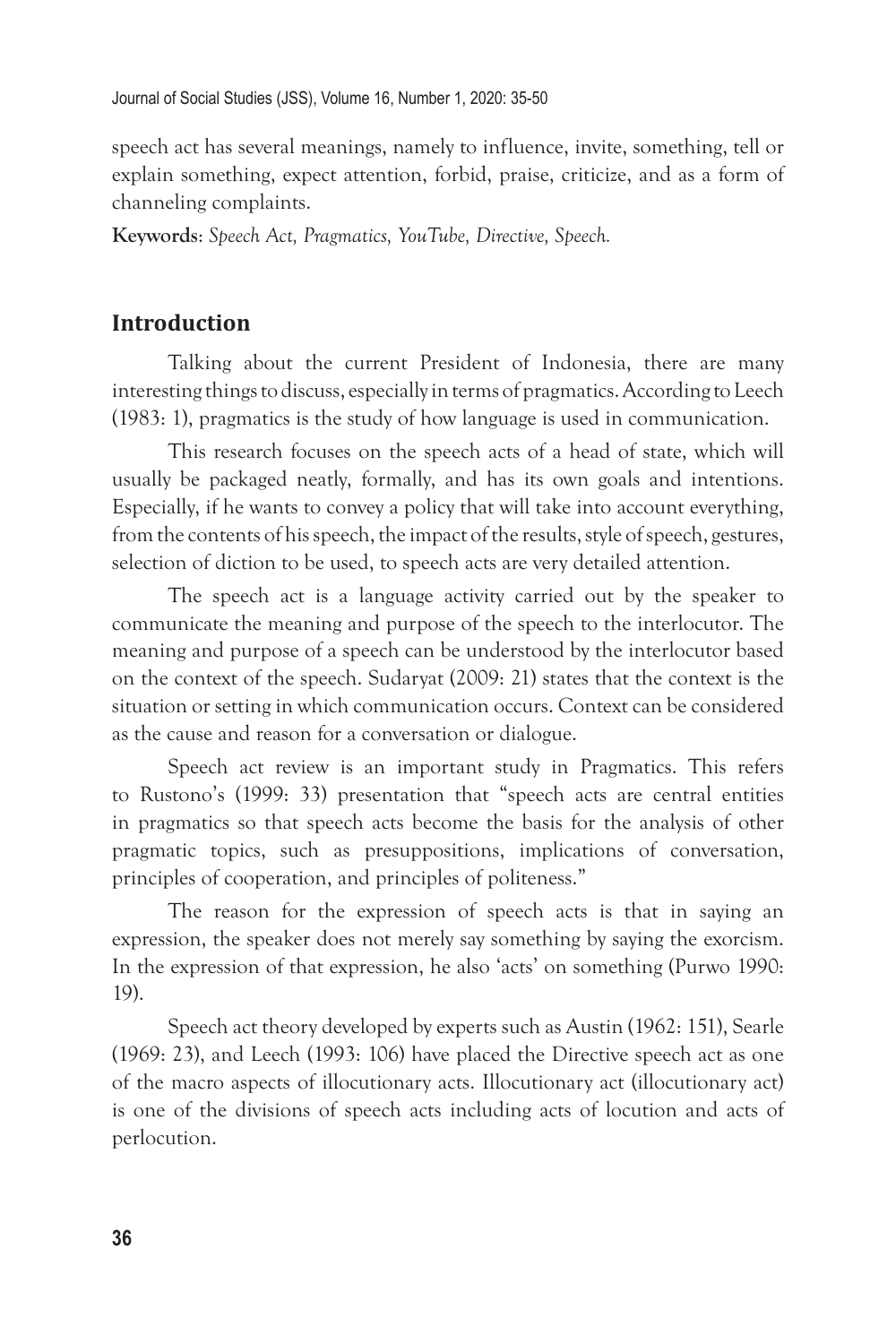Verbs used in the Directive speech act are generally included in the competitive category because this verb category requires negative politeness unless the verb directive invites (to invite) is intrinsically polite. Sub-acts of speech used as markers of Directive speech act are asking or begging (to beg), ordering (to order), begging or pleading very (to request), advocating (to suggest) governing or giving orders, demanding, and prohibit.

Competitive realization of Directive speech act is the request of the speaker to the interlocutor to take certain actions or vice versa, the prohibition of the speaker to the interlocutor not to take certain actions. According to Searle (1969: 23) and Leech (1993: 104-107), the type of Directive speech act includes acts of command, requests, suggestions, and permissions. Thus, pragmatically the Directive speech act covers the intent of orders, requests, giving advice, and granting permits.

Based on the context, the form of the Directive speech act has four functions, namely (1) competitive function, (2) conflictive function, (3) convenient function, and (4) collaborative function. The competitive function is in the form of competition with social goals, the conflictive function is in conflict with social goals, and the pleasant function is in the form of positive judgment with social goals as well. Meanwhile, the function of cooperation is in the form of maintaining balance and harmony of interaction behavior in certain socio-cultural contexts.

Furthermore, Kreidler (1998: 183-194) divides the type of Directive speech act into three, namely (1) commands, (2) requests, and (3) suggestions. A command is possible if the speaker can control the interlocutor. Verbs contained in this utterance are; rule, require, disallow, and so on. Meanwhile, a request is a form of speech that states the speaker "wants" the interlocutor to take the desired action. Verbs stating requests include; begging, hoping, wanting, wanting, and so on. Furthermore, a suggestion is a speech made by speakers containing suggestions or opinions or asking others to give opinions or suggestions about something to do or not do. Verbs that include suggestions include; advising, expressing opinions or suggestions, suggesting, recommending, reminding, and so on.

Based on the background, the problem in research can be formulated, namely (1) What are the types of directive speech acts that exist in the president's speech about handling Covid-19 in Indonesia?, (2) What are the speech strategies needed by President Jokowi when giving a speech?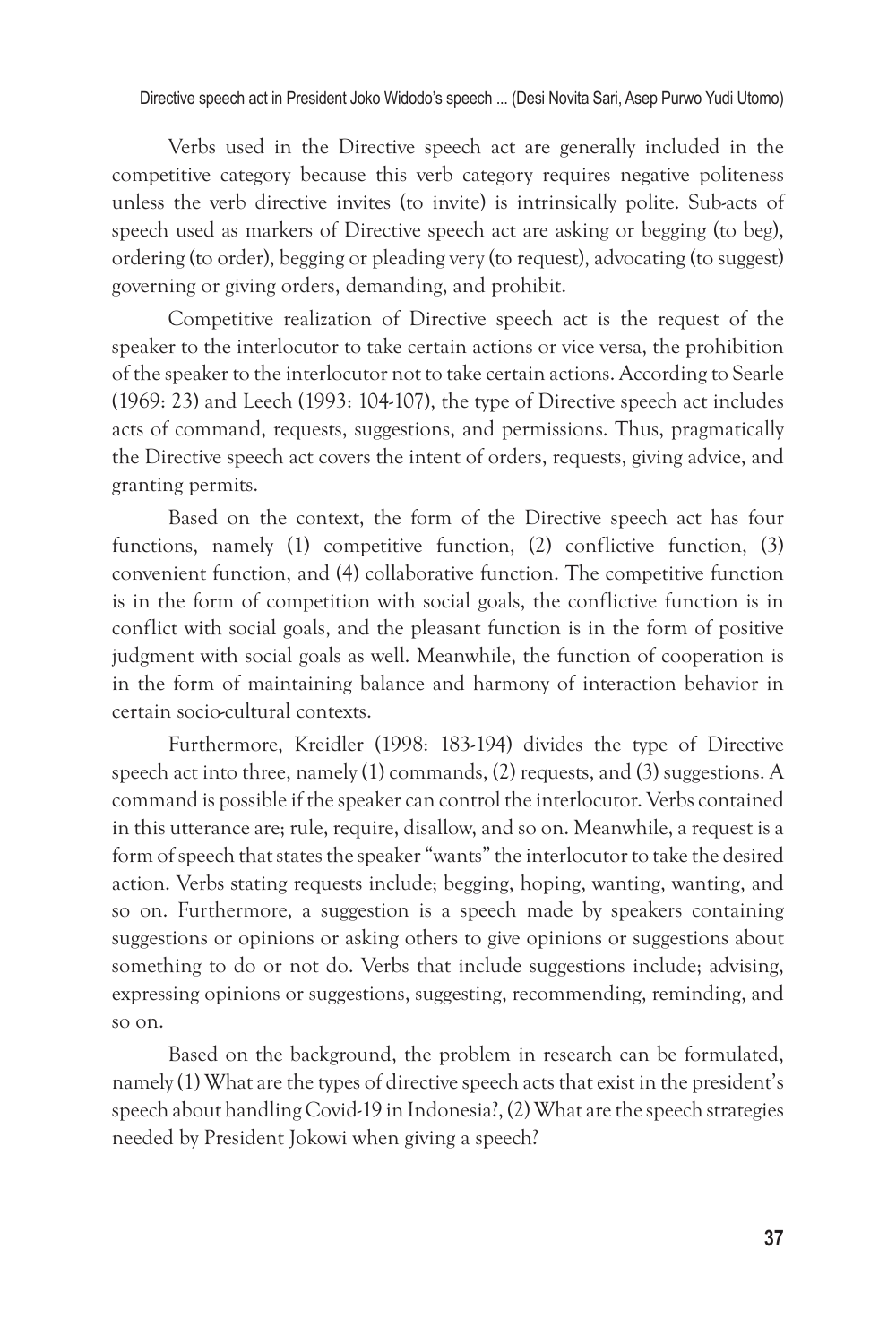The purpose of this study is (1) to describe the types of directive speech acts contained in the President's speech regarding the handling of Covid-19 in Indonesia, (2) to describe what speech strategies contained in the President's speech regarding the handling of Covid-19 in Indonesia.

#### **Literature Review**

Speech acts are part of pragmatics. Speech act is the utterance of a sentence to state that the hearing of the speaker is known. Speech atcs are utterances made as part of social interaction. According to Leoni (in Sumarsono, and Paina Partama, 2010: 329-330) speech acts are part of speech events, and speech events are part of speech situations. Every speech event is limited to activities, or aspects of activities that are directly regulated by the norms or norms for the speaker.

Thus, action is a characteristic of speech in communication. It is assumed that in realizing speech or discourse, someone does something, namely the performance of the action. Speech in the form of action performance is called performative speech, namely speech that is intended to carry out an action.

Speech act is an individual symptom, is psychological in nature, and is determined by the speaker's language ability in dealing with certain situations. Speech acts are focused on the meaning or meaning of acts, while speech events are focused more on the purpose of the events. In this speech act, a speech event is carried out by the speaker to the speech partner in order to convey communication. Austin (in Subyakto, 1992: 33) emphasizes speech acts in terms of the speaker. Sentences in the formal form of 10 questions provide information and can also function to carry out a speech act performed by the speaker.

From the description above, it can be concluded that speech acts are the activities of a person using language to speech partners in order to communicate something. What is communicated meaning can not only be understood based on the use of language in the speech but also determined by the aspects of communication in a comprehensive manner, including the situational aspects of communication. Teachers and students are components of holistic teaching. Between teachers and students influence each other and encourage each other to carry out one activity with another. Basically, students are a determining element in holistic learning.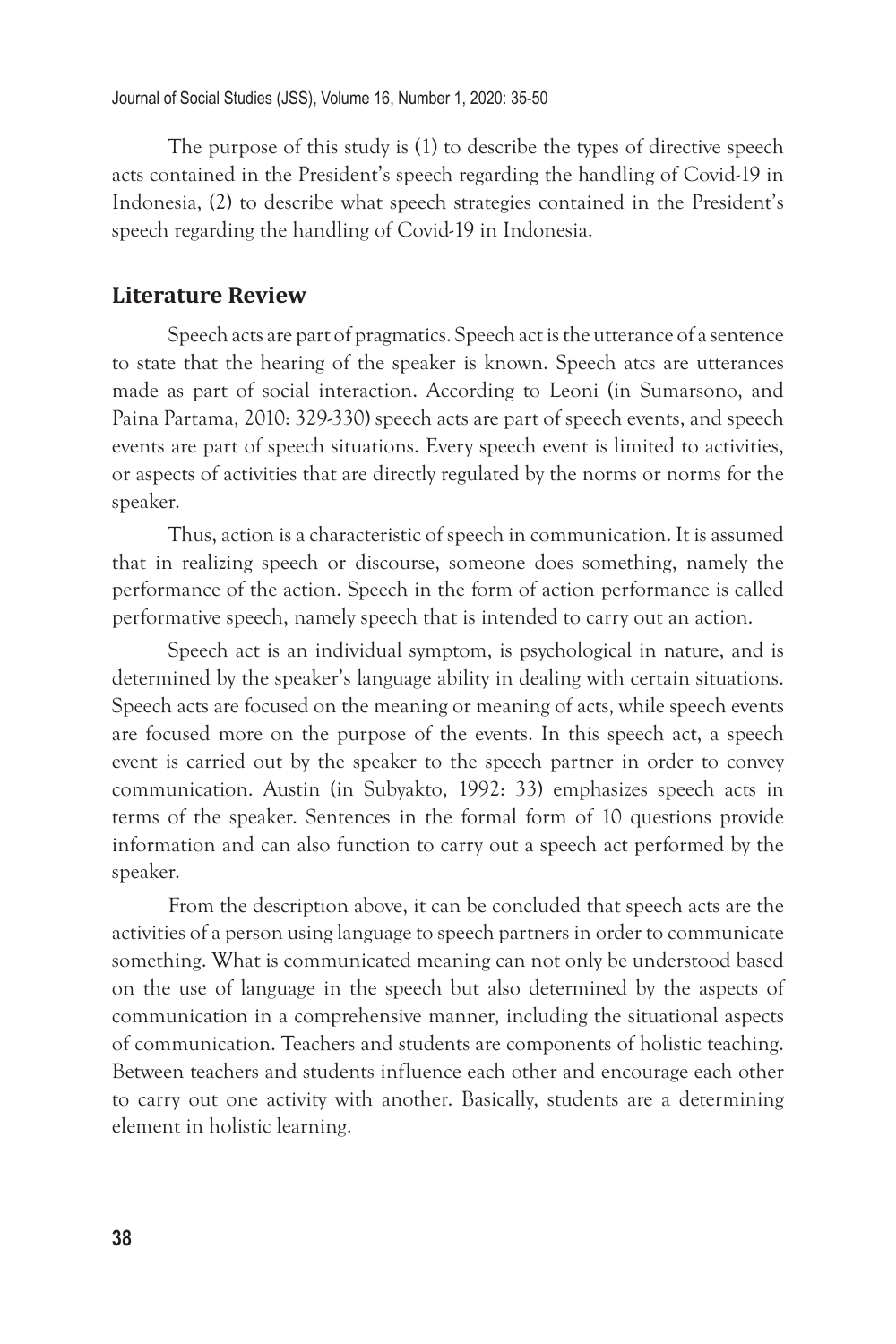Directive speech act in President Joko Widodo's speech ... (Desi Novita Sari, Asep Purwo Yudi Utomo)

### **Methods**

This research is qualitative which emphasizes the problem of process and meaning (Sutopo, 1996: 38). The study is in the form of qualitative, where research findings will be described qualitatively in the form of words and not mathematical or statistical numbers (Lindlof, 1994: 21). The strategy developed in this research is a case study.

Based on this type of research, the research was conducted to describe the directive speech acts in uploads on YouTube accounts. The focus of this study is the use of directive speech acts in President Joko Widodo's speech regarding the handling of corona virus cases (Covid-19) in Indonesia. This research was designed in a descriptive qualitative manner. The characteristic of descriptive qualitative research is the source of data in the form of natural settings.

The data source in this study is an oral source in the form of a spoken language contained in the upload of a YouTube account in the form of video upload. The data in this study in the form of the whole directive speech acts used in an oral speech on a YouTube account.

The informant who is the source of this research data is President Joko Widodo in the government environment which occupies the top position in the organizational structure of a country. The research data in the form of speech act lingual units used by the leader in his speech regarding the handling of corona virus cases (Covid-19), namely when giving speeches, counseling, directing, and guiding, and conveying information, opinions and/or discussing and giving speeches to the community Indonesia. The data collection methods used are the recording technique, observation technique, observation technique, and note-taking technique.

## **Results and Discussion**

As stated by Searle (1976) that the linguistic unit in communication is not just a symbol, word, or sentence, but all of this refers more to the performance of the speech act (performance of the speech act). So, language is not only a display of concepts that have in mind but how to produce an understanding that is followed by an action. In the president's speech, speech by speech is not just spoken but has a purpose that is understood by the audience and has the power to bring an action.

The research began with data collection, which is in upload on a YouTube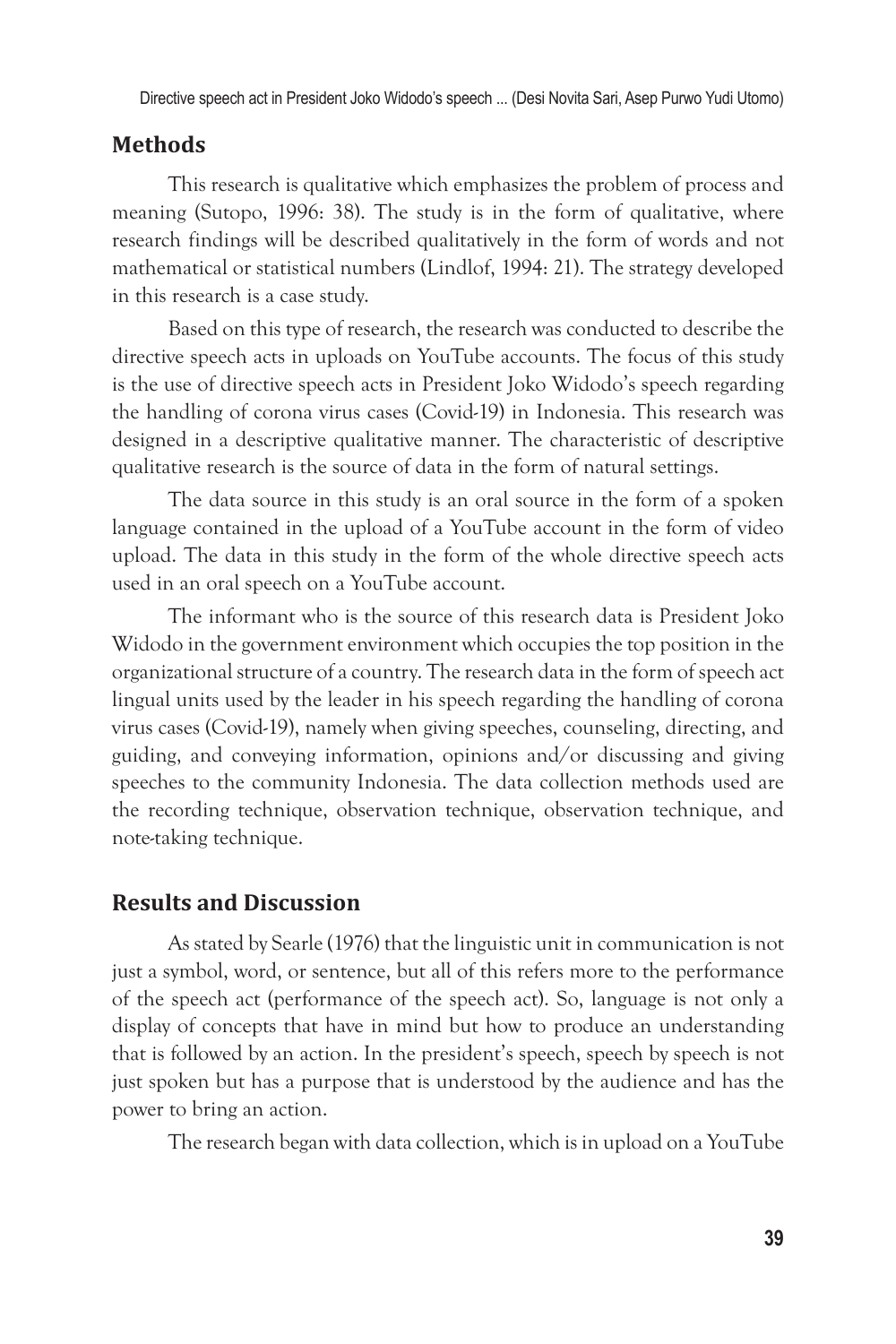account. The results of this collection are the research data and are further discussed by analyzing them one by one.

Research on speech acts has been done a lot. The literature review in this study refers to the 2015 Yusrita Yanti's thesis entitled "The Model of Directive and Expressive Speech Acts of President Jokowi's inauguration Speech," Arnola Dwika Ramanda, Ermanto, Novia Juita's thesis entitled " Illocution Speech Acts on President Jokowi's state speech on 14th August 2015" and the Septin Ariyani's 2017 thesis entitled" The Form and Function of Directive Speech Acts in the Indonesian Language Learning Process "and Nur Rachmi Widyarini's 2016 thesis entitled" Analysis of Directive, Expressive, and Commissive Speech Acts in the Speech Texts of Class X Student Essays Muhammadiyah 2 Blora Vocational High School". In these previous studies, there were similarities in the data used, namely by using a video and transcript of a president's speech and the results of their research discussed speech acts. But in this research, the study focuses on directive speech acts.

In Jokowi's state address on handling the Covid-19 case in Indonesia, Jokowi used directive speech acts, namely:

1. The Form of Directive Speech Act "President's Speech Regarding Handling of Corona Virus (Covid-19) in Indonesia."

The directive speech act is sometimes also called the impisiotive speech act is the speech act intended by the speaker so that the interlocutor performs the action mentioned in the speech. Directive is a type of speech act used by a speaker to get someone else to do something. This type of speech act states what the speaker wants. These speech acts include; ask, invite, plead, govern, and forbid including the type of directive speech acts.

The directive speech acts are part of the illocutionary act. Blum-kulka (through prayitno, 2011: 32) states that to measure directive speech acts, namely the Nine modes are to use the form of imperative, performative explicit, performative pager, statement of necessity, statement of desire, statement of suggestion, statement of strong question questions, and subtle cues. The directive speech act is the type of speech act used by the speaker to get someone else to do something. This speech act type states that the directive act acts across the message. This means that language can be used to influence others. Both his emotions, his feelings, and his behavior. The same thing was expressed by Widada (1999: 3) which states that directive communication is a speech or utterance that contains that other people want to take action in accordance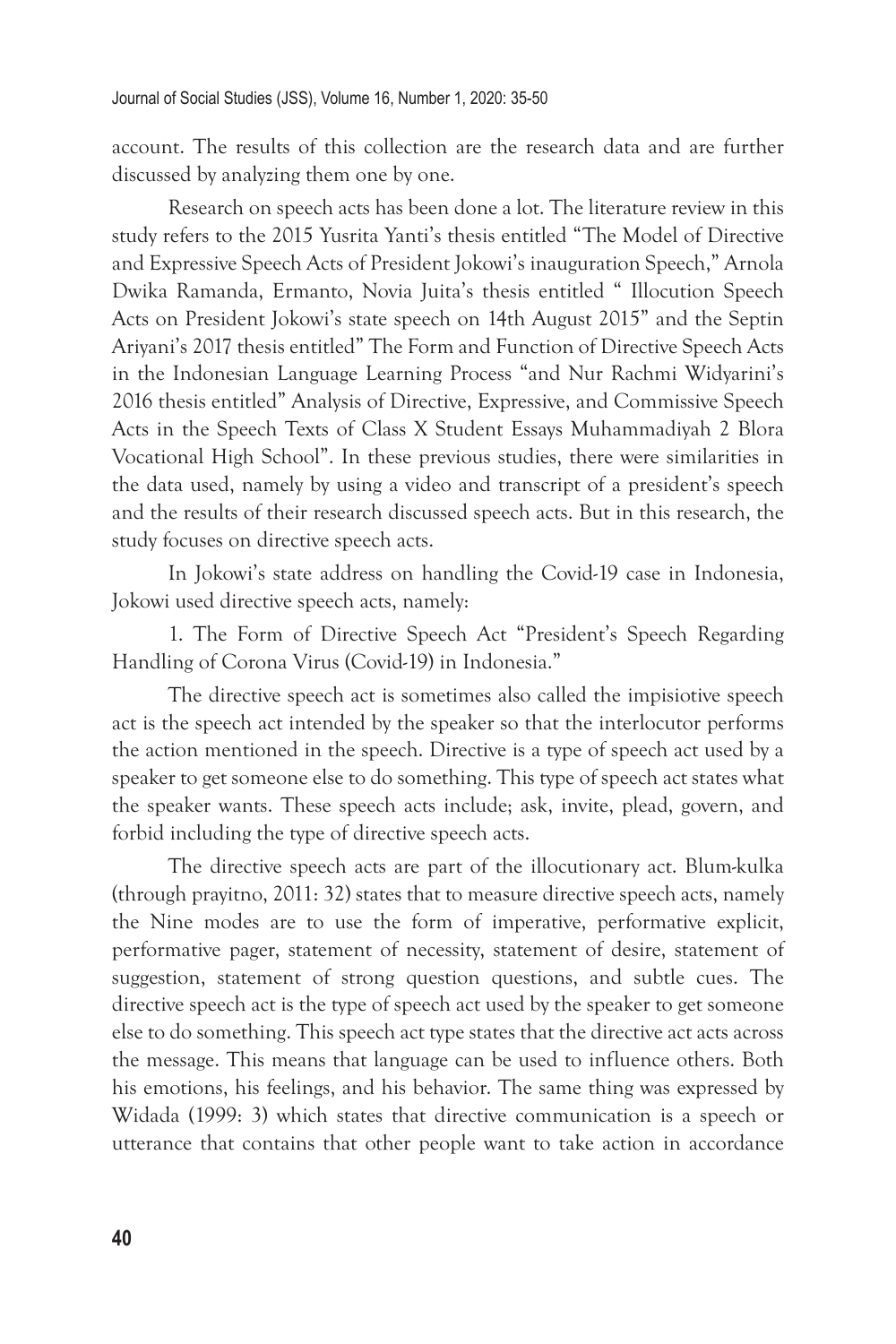with what is desired by the speaker. From some of the opinions above, it can be concluded that the directive speech act is a form of speech that has the intention for the speech partner to do something as told by the speaker.

The following are forms of directive speech acts that I can catch in President Joko Widodo's speech in handling the corona virus (Covid-19) in Indonesia, namely:

#### **1.1 Request (to beg)**

The form of request directive speech acts according to Prayitno (2010: 51) states that the demand directive is a speech that aims to request and expect the interlocutor to be given something to become a reality as requested by the speaker. In the request speech act, there is a function of asking and hoping. The directive speech acts have the following functions; asking, hoping, begging, and offering. The requesting function is to express the utterance to the speech partner, so that the speaker gets something. The data that shows the above explanation include:

a. " I also ask the Regional Head to support this policy and carry out adequate policies in the regions."

The word " ask " in data 1 above shows that the speaker expresses the request statement. A speaker conveys his message through the text of the speech above marked by the appearance of the word ask as a sign that the sentence is a request sentence. The speech is a direct speech because the instructor asks the interlocutor directly, namely to the Regional Head to support President Joko Widodo's policies.

b. " Finally, to all Indonesian people, I ask to remain calm, not panic, and stay productive by increasing awareness so that the spread of Covid-19 can be blocked and stopped."

The word " ask " in data 2 above shows that the speaker expresses the request statement. A speaker conveys his message through the text of the speech above marked by the appearance of the word ask as a sign that the sentence is a request sentence. The speech is a direct speech because the speaker asks directly to the interlocutor that is to all the people of Indonesia to remain calm and increase awareness so that the spread of Covid-19 can be inhibited.

c. "I ask all Governors and Regents and Mayors to continue monitoring the condition of the area and continue to consult with medical experts in examining the situation."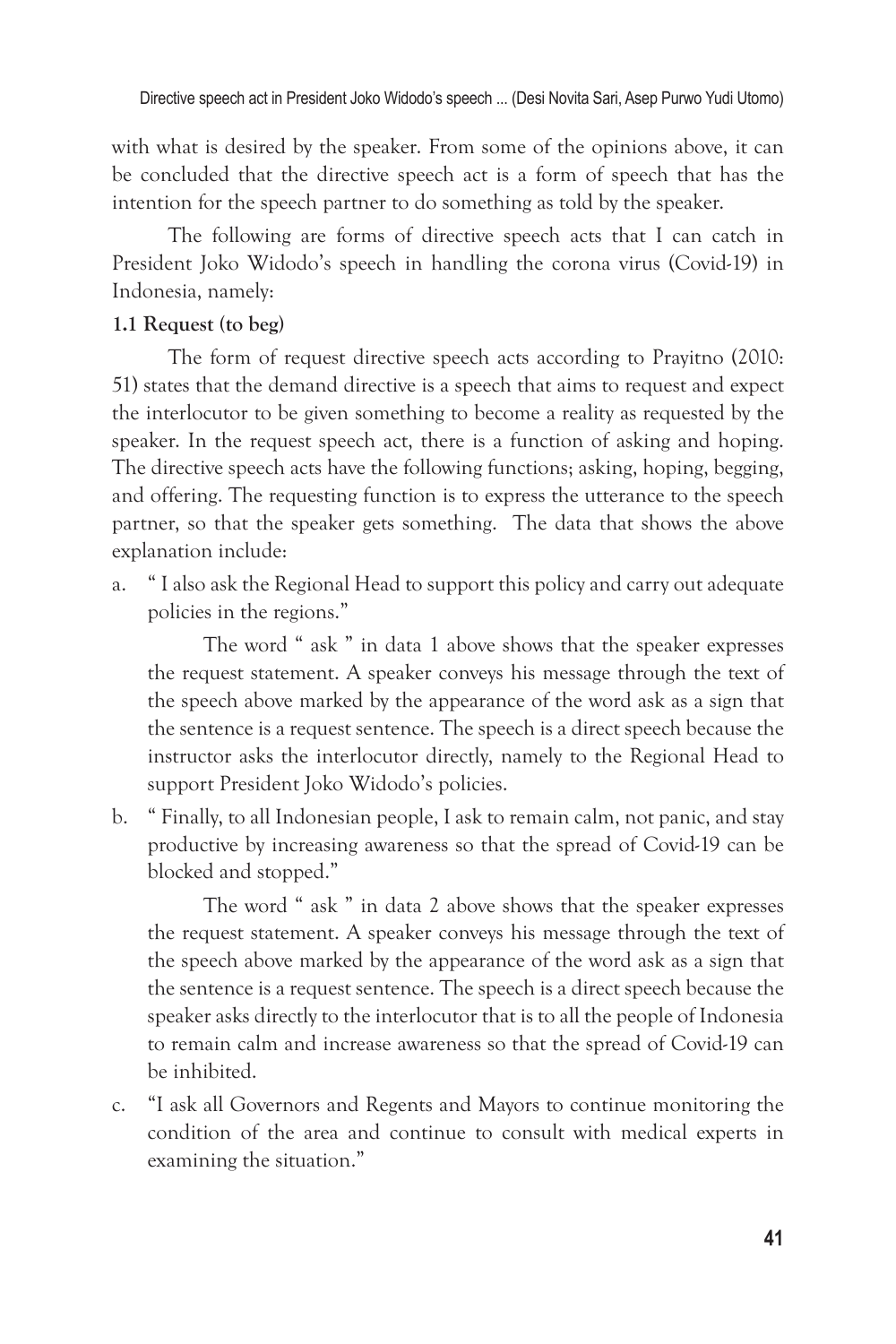The word " ask " in data 3 above shows that the speaker expresses the request statement. A speaker conveys his message through the text of the speech above marked by the appearance of the word ask as a sign that the sentence is a request sentence. The speech is a direct speech because the speaker asks directly to the interlocutor, namely to all Governors and Regents and Mayors to continue monitoring the condition of the area and continue to consult with medical experts about Covid-19.

#### **1.2 Inviting**

The form of invitation directive speech act according to Prayitno (2010: 51) states that the directive invitation implies that the speaker invites the interlocutor to do something as stated by the speaker through joint speech. In the directive speech act of invitation, there are functions such as: inviting, seducing, and encouraging. The directive speech act has a function, among others; invite, encourage, seduce, support, push, demand, challenge, collect, and target. The inviting function is to express the utterance to the speech partner, so that the speech partner participates or does something as the speaker has said.

The encouraging function is to express utterances which contain an urgent or compelling intention to the speech partner, so that the speech partner is willing to do something as the speaker says. The function of seducing is to express utterances that contain the intention of persuading or encouraging with compassion so that the speech partner does something as told by the speaker. The support function is to express speech that means intending to ask the partner to do something as told by speaker. The urgent function is to express speech that has the intention of strongly encouraging the speech partner, so that the speech partner does something about what the speaker has said. The demanding function is to express speech that contains the intention to force hard on the speech partner, so that the speech partner does something as told by the speaker. The challenging function is to express speech that contains the intention of forcibly inviting the speech partner, so that the speech partner does something as spoken by the speaker. The billing function is to express speech that contains the purpose of demanding to the speech partner subtly, so that the speech partner fulfills its obligations in things to do activities. The target function is to express the utterances that must be done by the speech partner. The data that shows the above explanation include:

a. " Based on the emergency status of the area, the ranks of the Local Government are assisted by the ranks of the TNI (The Indonesian National Armed Forces) and POLRI (the Indonesian National Police) as well as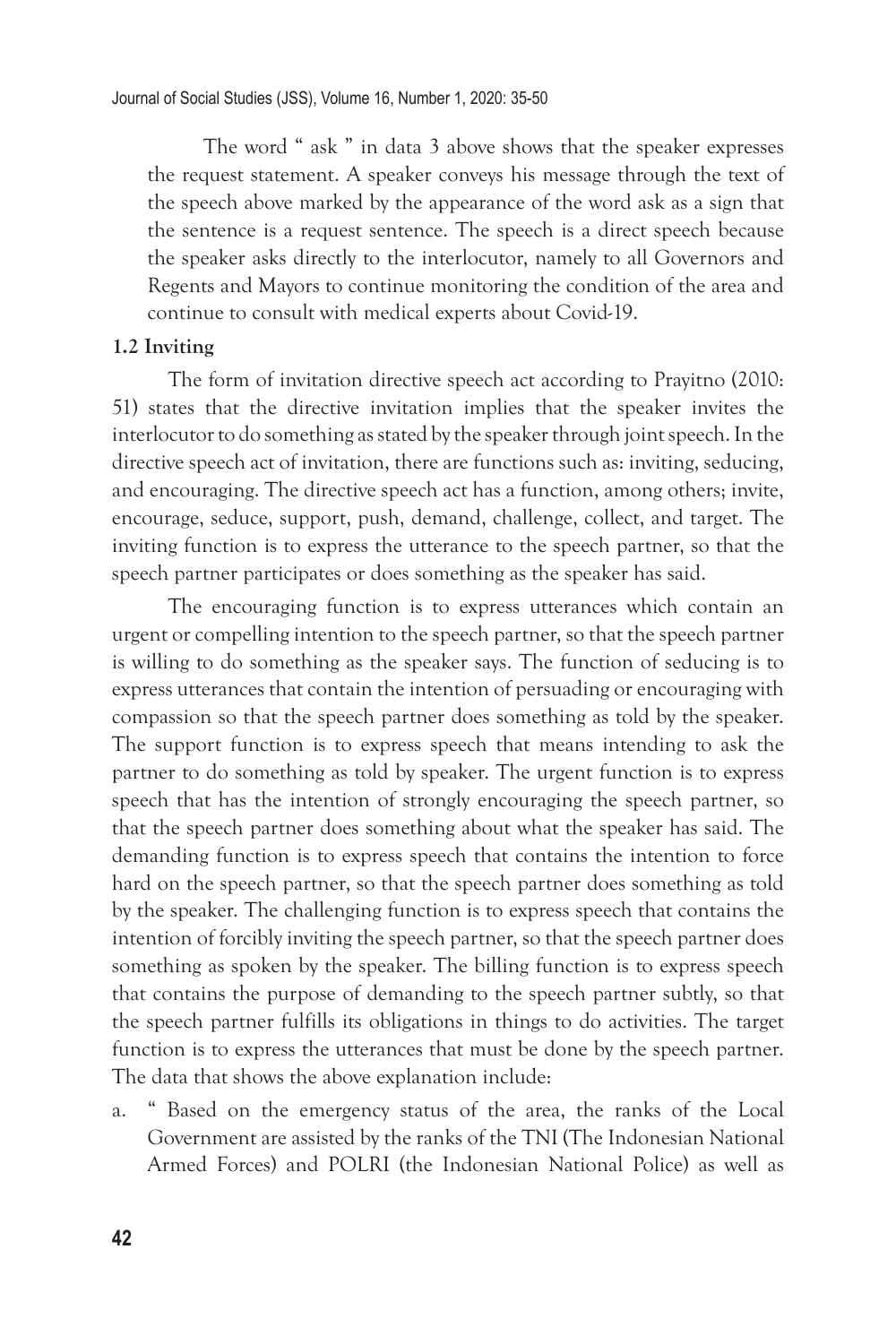support from the central government to continue to take effective and efficient steps in dealing with the spread and impact of Covid-19."

The data 4 above shows that the speaker expresses the invitation speech. The utterances are direct speeches to the interlocutor namely to the ranks of TNI and POLRI as well as support from the central government to continue to take effective and efficient steps in dealing with the spread and impact of Covid-19.

b. " With this condition, it's time we work from home, learn from home, worship at home. This is the time to work together, help one another, and unite, work together, we want this to become a community movement so that the Covid-19 problem can be handled optimally. "

Data 5 above shows that the speaker expresses the invitation speech. The speech is a direct speech to the interlocutor, namely to all Indonesian people to work together to deal with the COVID-19 problem in Indonesia.

c. " Increasing the Covid-19 infection testing and treatment services to the fullest, by utilizing the capabilities of Regional Hospitals, and working with private hospitals, as well as research and higher education institutions, recommended by the Ministry of Health."

Data 6 above shows that the speaker expresses the invitation speech. The speech is a direct speech to the interlocutor, namely to the entire health community to improve Covid-19 infection testing services and maximum treatment.

#### **1.3 Request (to request)**

The requesting speech act is the speech act that politely asks the interlocutor to do something the speaker wants. Speeches asking the President in his speech are as follows:

"Then, continue to consult with the National Agency for Disaster Management to determine the status of an area whether in emergency alert or emergency response of non-natural disaster."

Data 7 above shows that the speaker revealed the requesting statement. The speech is a direct speech delivered by the President in his speech with the interlocutor, namely to the National Agency for Disaster Management to determine the status of the emergency alert or emergency response of nonnatural disaster.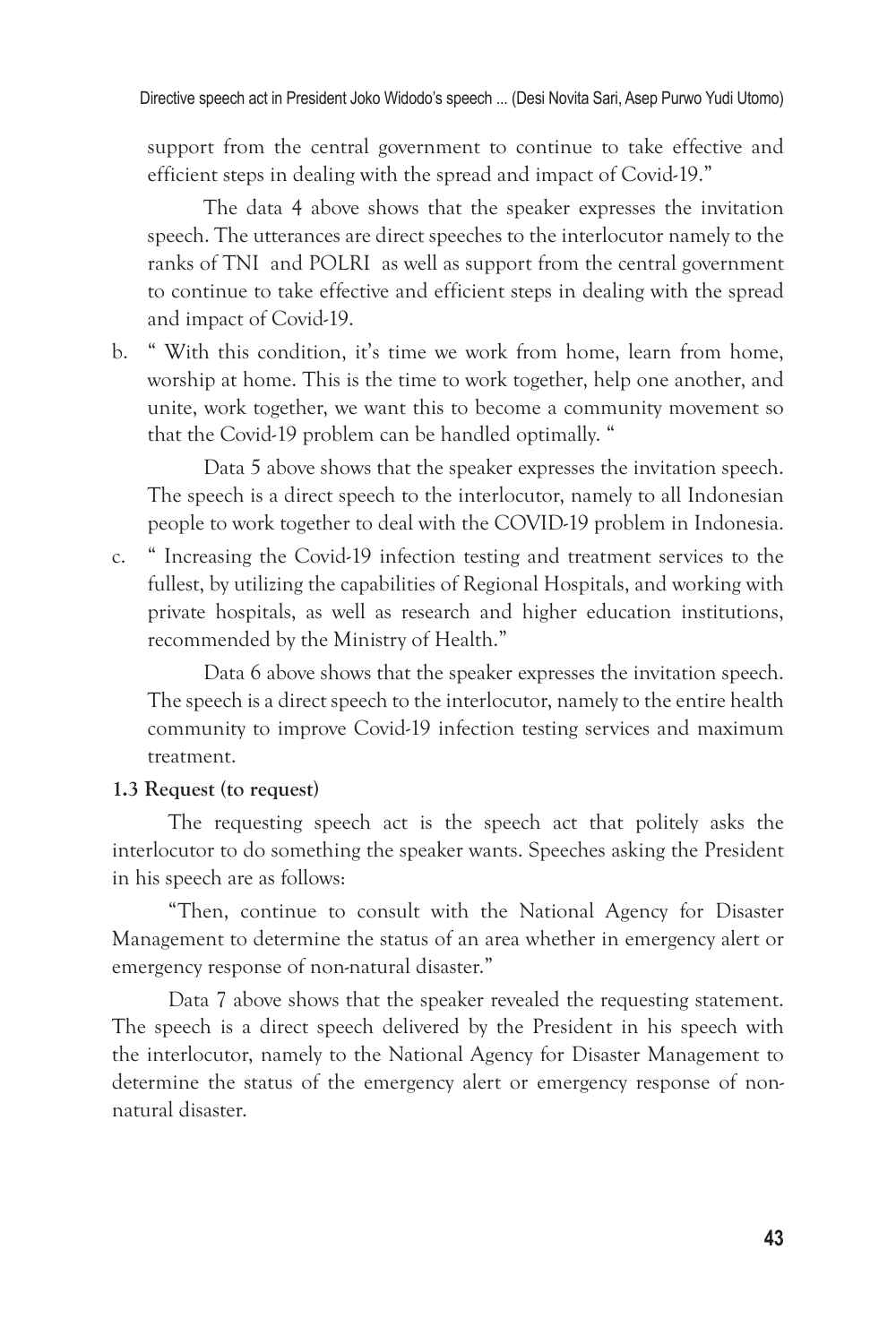#### **1.4 Govern**

The form of directive speech acts according to Prayitno (2010: 51) states that the directive command is words that intend to instruct the interlocutor to do something. In the type of speech acts of command there are functions of ordering, telling, instructing, mandating, instructing, coercing, and borrowing. The data showing the explanation above are:

a. " I have instructed the Minister of Health and relevant ministries to increase extra steps in dealing with Covid-19's global pandemic."

The word "instructed" in data 8 above shows that the speaker expresses the command speech. A speaker conveys his message through the text of the speech above marked by the appearance of the word instructed as a sign that the sentence is a command sentence. The speech is a direct speech because the speaker asks directly from the interlocutor, namely to the Minister of Health and related ministries to increase the extra step in dealing with Covid-19.

b. "Making a policy about the learning process from home for students and college students."

In data 9 above it shows that the speaker expresses the command speech. The speech is a direct speech delivered by the President in his speech with the interlocutor, namely to all teaching and learning activities at school and in higher education in Indonesia, it is turned into learning at home.

c. " Making a policy about some ASN (State Civil Apparatuses) can work at home using online interaction, while prioritizing excellent service to the community."

In the data 10 above shows that the speaker expresses the command statement. The speech is a direct speech delivered by the President in his speech with the interlocutor, namely to the government to make policies regarding the State Civil Apparatus so that some can work at home using online interaction.

d. " I have ordered to provide adequate budget support to be used effectively and efficiently."

The word "ordered" in data 11 above shows that the speaker expresses the command speech. A speaker conveys his message through the text of the speech above marked by the appearance of the word ordered as a sign that the sentence is a command sentence. The speech is a direct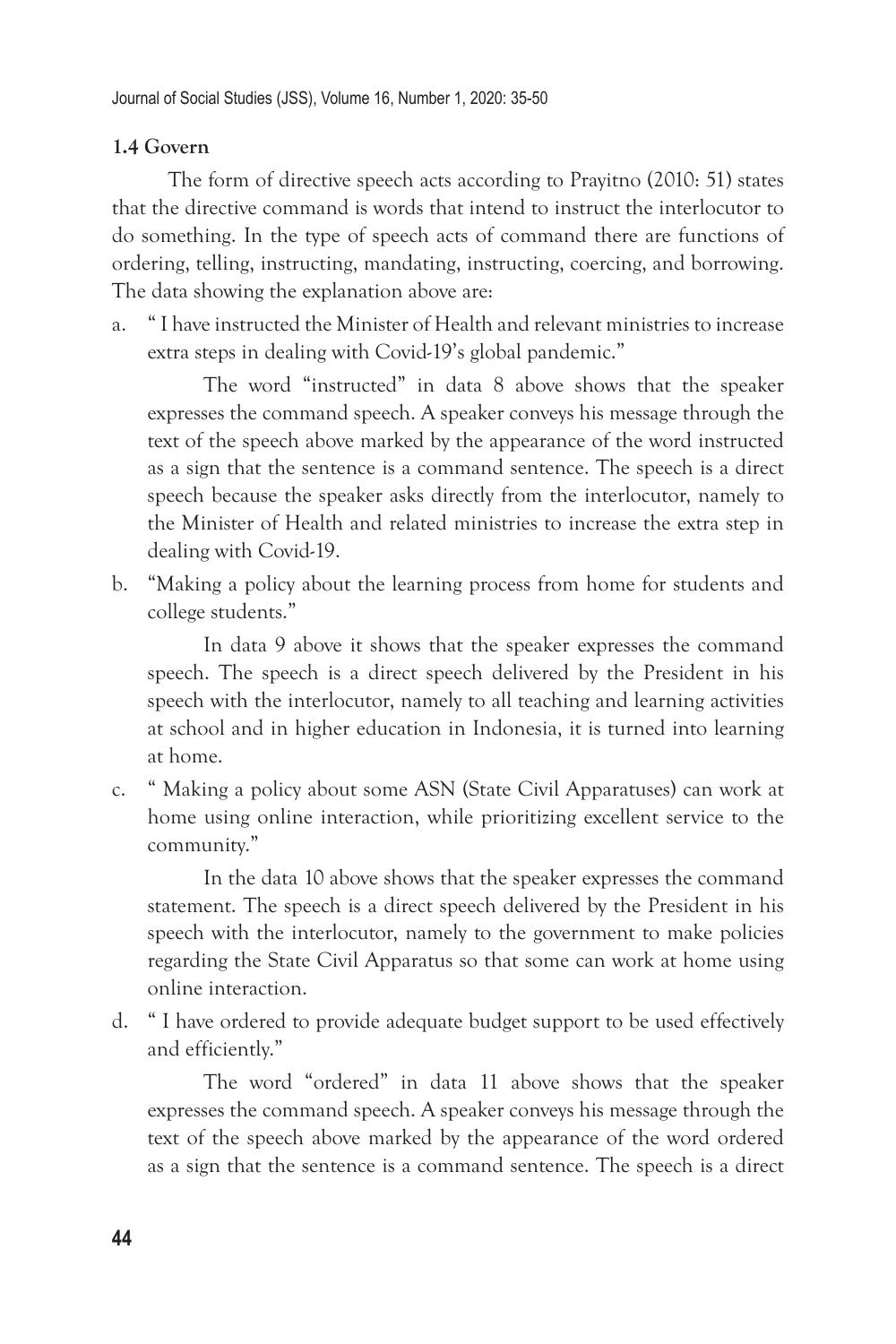speech because the speaker asks directly to the interlocutor, namely to the Local Government to provide budget support provided by the Central Government.

#### **1.5 Prohibit**

The form of directive speech acts according to Prayitno (2010: 51) states that a prohibition is an act of language that aims to make the interlocutor not allowed at all or be prohibited from doing anything. In the prohibition directive speech act, there is a function of prohibiting and preventing. The directive speech acts have the following functions; prohibit and prevent. The prohibiting function is to express speech that contains the intention of instructing the speech partner not to do something or not allowing to do something. The function of preventing is to express speech that contains the intention of holding the speech partner, so that the speech partner does not do something. The data that shows the above explanation include:

a. " Postpone activities involving many participants."

Data 12 above shows that the speaker expresses the prohibited speech. The speech is a direct speech delivered by the President in his speech with the interlocutor, namely to the Indonesian people to postpone activities involving many people to reduce Covid-19 increase.

Based on the form of directive speech acts that have been spoken by Prayitno, and Ruhardi, the author makes indicators of the form of directive speech acts are as follows:

| Table Indicator Tornis of Directives opeell Acts |             |                                                        |
|--------------------------------------------------|-------------|--------------------------------------------------------|
| $\rm No$                                         | Form of     | Indicator                                              |
|                                                  | Directive   |                                                        |
|                                                  | Speech Act  |                                                        |
| 1.                                               | Command     | Speech means to order to do something.<br>a)           |
|                                                  |             | Use the word govern, command.<br>b)                    |
|                                                  | Demand      | Speech contains the purpose of the request or<br>a)    |
|                                                  |             | act of asking the speech partner.                      |
|                                                  |             | Using the word ask.<br>b)                              |
| 3.                                               | Invitation  | Speech intends to invite or encourage the interlocutor |
|                                                  |             | to do something.                                       |
| 4                                                | Prohibition | Speech means an order that forbids the speech partner  |
|                                                  |             | to do or do something.                                 |
|                                                  | Ask/request | Speech intends to ask for a request to do something.   |

**Table Indicator Forms of Directives Speech Acts**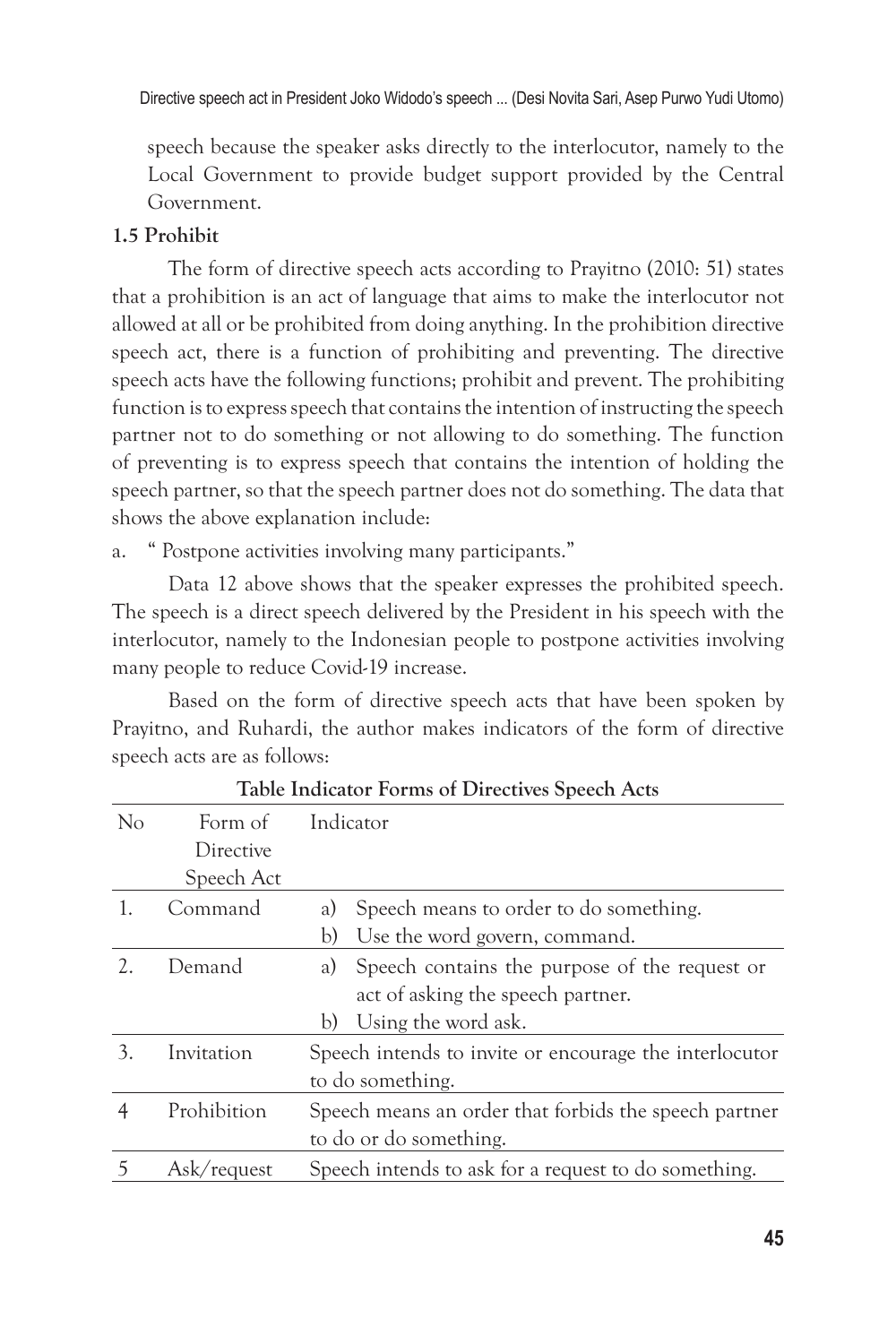b. Speech Strategy

From the results of the study, the strategy of speaking was found, namely:

- 1) A straight forward strategy without further ado
	- a) " This is the time to work together, help one another, and unite, work together, we want this to become a community movement so that the problem of Covid-19 can be handled optimally."

In this example, the speaker said that it was time for the community to work together, help one another, and unite with each other, mutual cooperation. The speech act is a straightforward speech strategy. In the speech above, the speaker states that the community must work together to fight the co-19 pandemic in Indonesia so that it can quickly disappear from the face of the earth, especially in Indonesia.

b) " As a large country and an archipelagic state, the level of the spread of Covid-19 has varying degrees between regions."

In this example, the speaker said that Indonesia is a big country and an archipelagic state. The speech act is a straightforward speech strategy characterized by a big country and an archipelagic state. In the speech above, the speaker states that Indonesia is a large country and an archipelagic state, so the level of the spread of Covid-19 varies greatly in each region in Indonesia.

- 2) Continuous Speech Strategy with Negative politeness pleasantry (BBKN)
	- "AssalamualaikumWarrohmatullahiWabarokatuh, Good afternoon, Greetings to all of us, Om Swastiastu, NamoBuddhaya, Greetings of Virtue."

In this example, the speaker says greetings to all religious people. The following examples include a strategy of speaking with small politeness pleasantries (expressing respect). The speech was made by the President to all Indonesian people. The use of the reasons Assalamu'alaikumWarahmatullahiWabarakatuh, Peace of Peace to us all, Om Swastiastu, NamoBuddhaya, Greetings of Virtue. The speech made the listener (all Indonesian people) happy and respected by the speaker.

3) Continuous Speech Strategy with Positive politeness pleasantries (BBKP)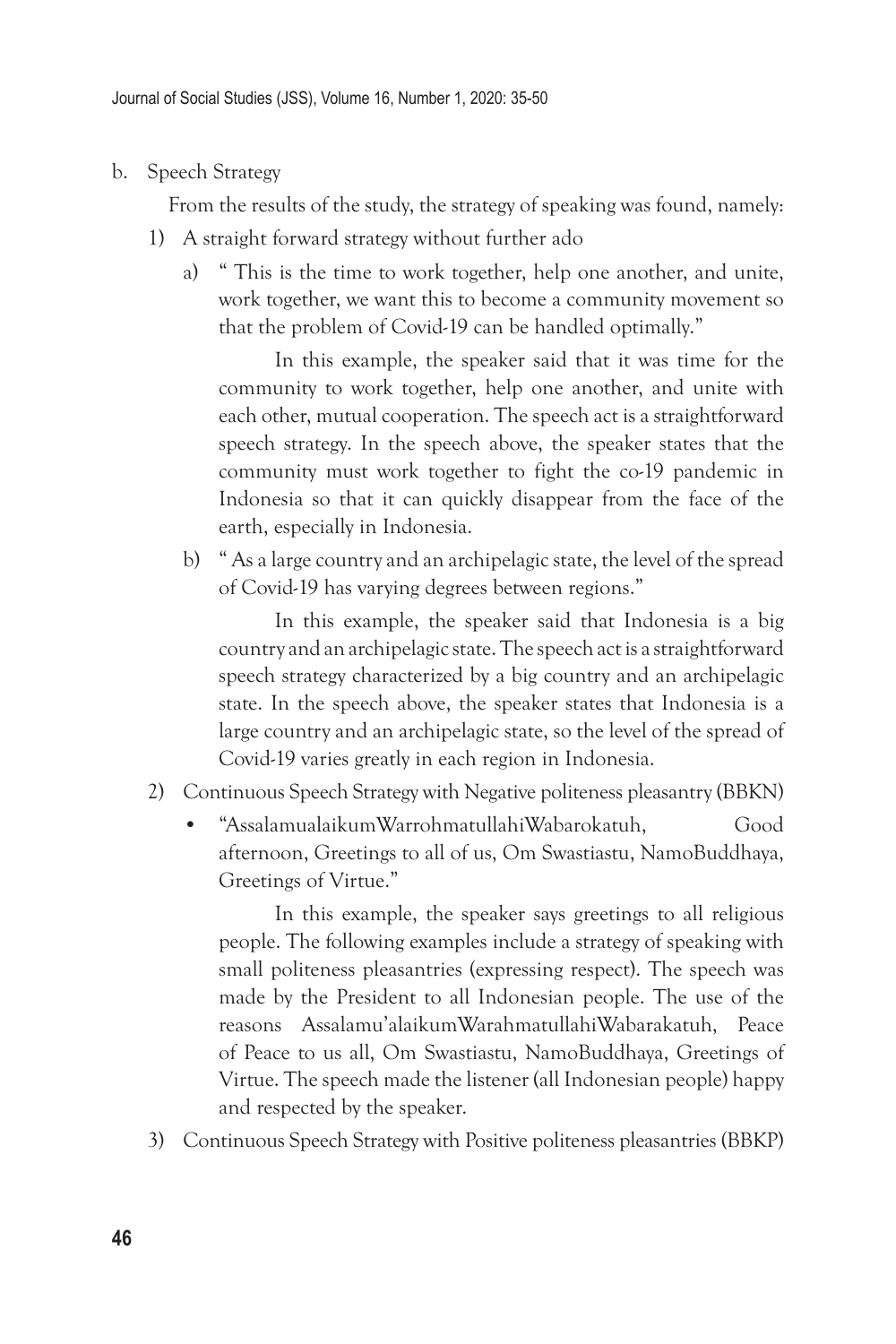• " Ladies and Gentlemen and the fellow countrymen,"

In this example, the speaker involves the speaker by greeting. The example speech acts include speech strategies with small politeness pleasantries. Speech delivered by a President to the listener is to say that all groups whether father or mother who are young and old are one nation and one homeland, namely Indonesia.

From President Jokowi's speech about the handling of Covid-19 in Indonesia, it can be interpreted that Jokowi uses directive speech acts so that the public can accept the decision that has been requested by the speaker, Jokowi. The directive speech act in this speech contained no order that had to be received by the public so that the handling of Covid-19 was immediately carried out. So Jokowi as the head of state is entitled and has the power to issue a policy that must be carried out by the people. Therefore, the community as the recipient of the policy has no other choice. In this case, Jokowi as the head of state accepts state officials or the government and the public in order to be able to take appropriate policies on welfare and health for the people of Indonesia.

#### **Conclusion**

Jokowi's presidential states when delivering the handling of the Covid-19 case in Indonesia used a type of directive speech act that demanded responsibility from his interlocutors (officials and also the public) to understand the situation being faced by the Indonesian people. From this analysis, the researcher found that in delivering his presidential states, Jokowi used directive speech acts with classification: asking for 3 times, asking for 3 times, asking for 1 time, ordering for 4 times, and prohibiting for 1 time. Based on the findings, it can be concluded that Jokowi's directive speech acts, many of them are commanding. The form of directive speech acts according to Prayitno (2010: 51) states that the directive commands are words that intend to instruct the interlocutors to do something. Thus, the government ordered all Indonesian people to obey the appeal made. The researcher also found Jokowi's speech act strategies in his speech about handling Covid-19 with the classification: speaking without pleasantries for 2 times, speaking with positive politeness pleasantries for 1 time, and speaking with negative politeness pleasantries for 1 time. It can be concluded that the speech act strategy that tends to be used in the speech acts of President Jokowi's speech about Covid-19 is to speak without further ado.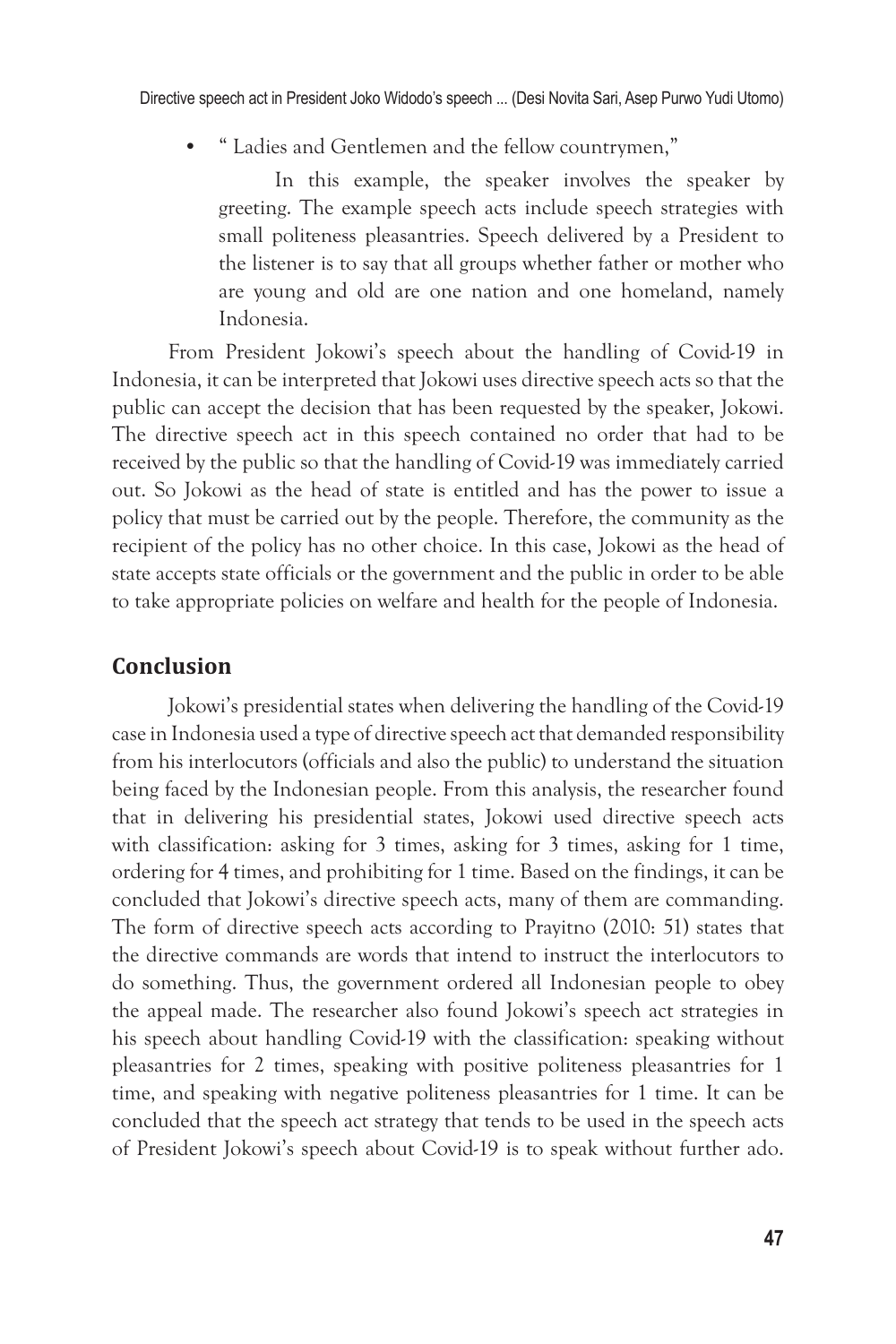Through the results of this study, the author suggests to students, especially students of the Indonesian Language and Literature Department so that they want to research speech acts in speeches of officials in Indonesia. Suggestions for further research is in analyzing directive speech acts in a speech can be assessed using Grice's implicative analysis, excised, and maxims that are useful for discussing deeper findings regarding this pragmatic study.

#### **References**

- Ariyani, S., & Rahmawati, L. E. (2017). *Bentuk dan fungsi tindak tutur direktif dalam proses pembelajaran bahasa Indonesia* (Doctoral dissertation, Universitas Muhammadiyah Surakarta).
- Djatmika. (2016). *Mengenal pragmatik yuk!?* Yogyakarta: Pustaka Pelajar.
- Faidah, N., Karim, A., & Harisah, S. Representasi kekuasaan tindak tutur direktif dalam talk show Indonesia Lawyers Club di TV ONE representation of power in directive speaking actions on Indonesia Lawyer Club Talk Show TV One. *BAHASANTODEA*, *5*(4), 142-152.
- Fitriah, F., & Fitriani, S. S. (2017). Analisis tindak tutur dalam Novel Marwah di Ujung Bara karya RH Fitriadi. *Master Bahasa*, *5*(1), 51-62.
- Huri, T. (2014). Analisis peristiwa tutur direktif kajian ceramah KH Syairozy. Artikel diunduh dari http://lughotudhod.blogspot.co.id/2014/01/ analisis-peristiwa-tutur-direktif.html
- Ilmiah, N., & Affandy, A. N. (2018). Tindak tutur direktif kampanye calon Gubernur DKI Jakarta 2016. *Stilistika: Jurnal Pendidikan Bahasa dan Sastra*, *10*(2).
- Komara, C. (2018). Analisis struktur lexical blend nama produk waralaba Indonesia. *Konferensi Linguistik Tahunan Atma Jaya* 13.
- Kusumaningrum, F. (2018). Tindak tutur dalam pidato pasrah tinampi pernikahan masyarakat Jawa: Sebuah Kajian Sosiopragmatik. *Etnolingual*, *2*(2).
- Nuramila. (2019). Tindak tutur bahasa Indonesia dalam unggahan media sosial Instagram @Liputan6 (Kajian pragmatik). *Tesis*, Universitas Negeri Makassar.
- Prayitno, H. J. (2009). Perilaku tindak tutur berbahasa pemimpin dalam wacana rapat dinas: Kajian pragmatik dengan pendekatan jender.
- Rachman. (2017). Tindak tutur dalam proses belajar-mengajar pada taman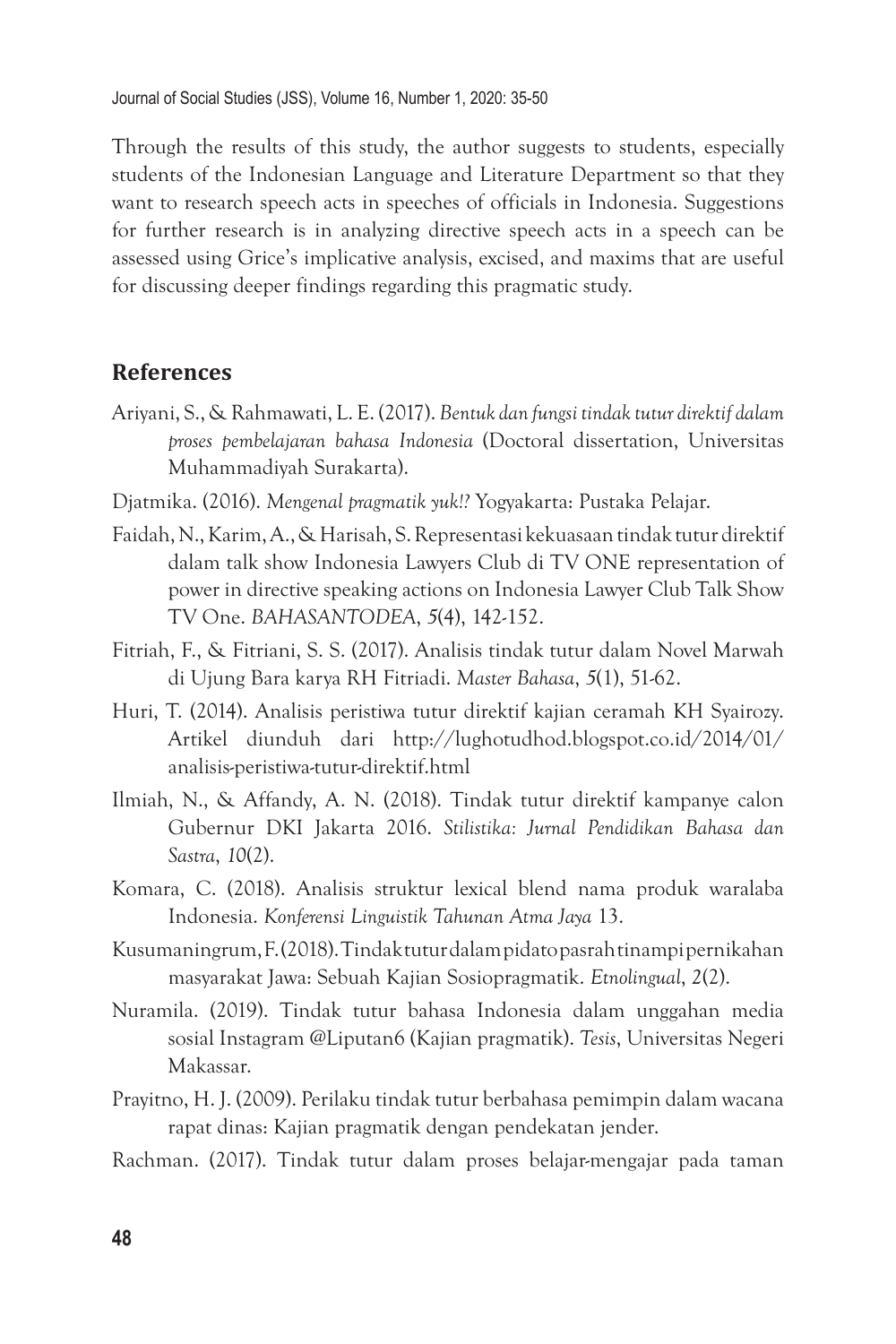Directive speech act in President Joko Widodo's speech ... (Desi Novita Sari, Asep Purwo Yudi Utomo)

kanak-kanak Dharma Wanita Kelurahan Wapunto Kecamatan Duruka Kabupaten Muna (Kajian pragmatik). *Jurnal Humanika*, *3*(15).

Rahardi, K. (2003). *Berkenalan dengan ilmu bahasa pragmatik.* Malang: Dioma.

- Ramanda, A. D., Ermanto, E., & Juita, N. (2017). Tindak tutur ilokusi pada pidato kenegaraan Presiden Jokowi tanggal 14 Agustus 2015. *Bahasa dan Sastra*, *5*(1), 11-23.
- Rustono. (1999). *Pokok-pokok pragmatik*. Semarang: CV IKIP semarang Press.
- Saputri, A., Juita, N., & Ngusman, N. (2014). Tindak tutur direktif dalam iklan katu perdana GSM. *Jurnal Bahasa dan Sastra*, *2*(2), 11-28.
- Widyarini, N. R., & Sabardila, A. (2017). Analisis tindak tutur direktif, ekspresif, dan komisif pada teks pidato karangan siswa kelas X SMK 2 Muhammadiyah Blora. Fakultas Keguruan dan Ilmu Pendidikan, Universitas Muhammadiyah Surakarta.
- Yahya, I. K. (2013). Tindak tutur direktif dalam interaksi belajar mengajar mata pelajaran Bahasa dan sastra Indonesia di SMA Negeri 1 Mlati Sleman Yogyakarta. Universitas Negeri Yogyakarta.
- Yani, M. Kajian pragmatik terhadap tindak tutur direktif guru SMA dalam kegiatan belajar mengajar di kelas. *Prosiding Prasasti*, 114-119.
- Yanti, Y. (2001). Tindak tutur maaf dalam bahasa Indonesia di kalangan penutur Minangkabau. *Linguistik Indonesia* 19(1), 93—104.
- Youtube video of Viva.com account with link: https://m.youtube.com/ watch?feature=youtu.be&v=lpqo-eROoc
- Yule, G. (2014). *Pragmatik*. Terjemahan Indah Fajar Wahyuni. Yogyakarta: Pustaka Pelajar. 1996.